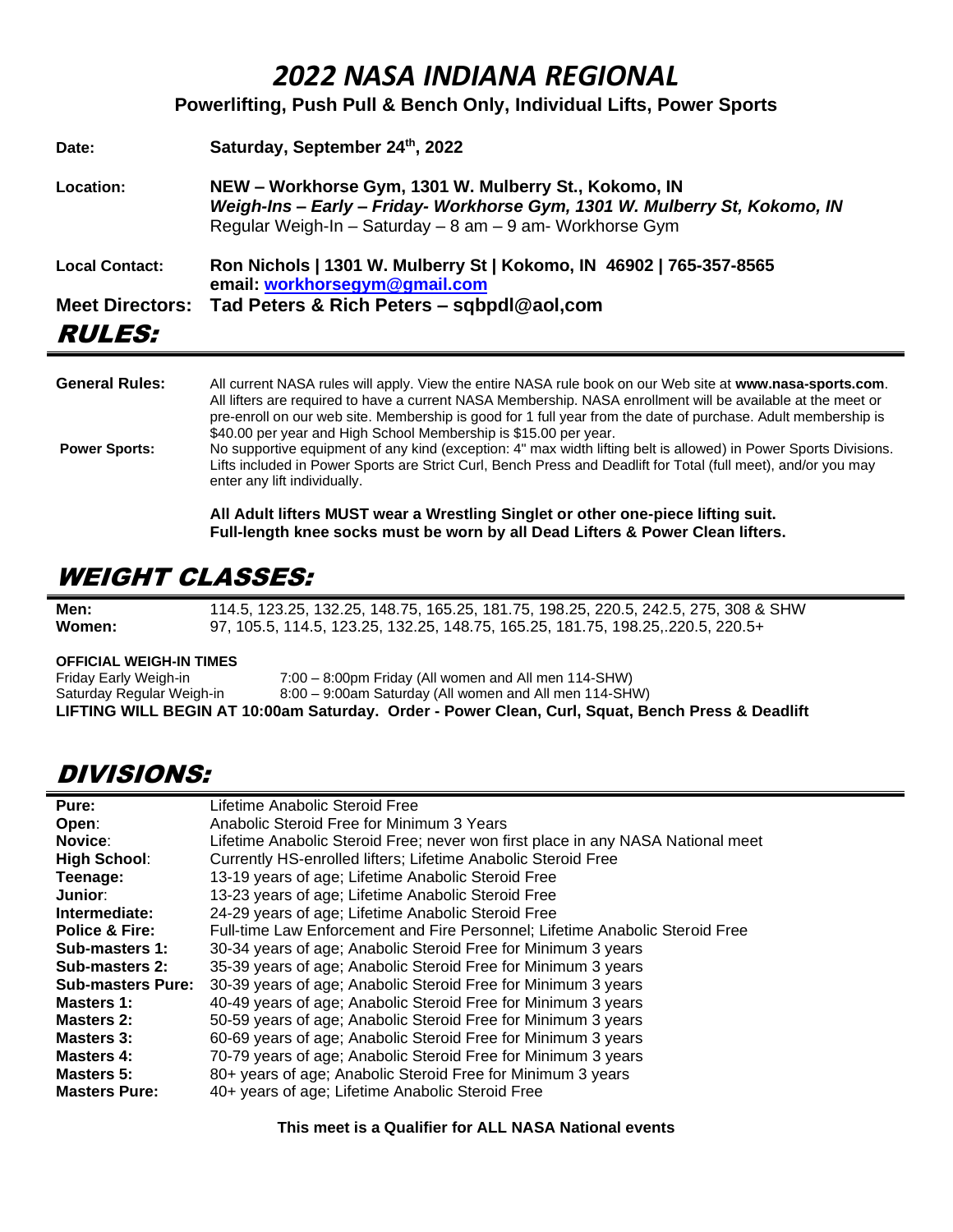# EVENT DEFINITIONS AND EQUIPMENT ALLOWED:

| <b>Equipped Powerlifting</b><br>Consists of lifter's best Squat, Bench Press and Deadlift for a<br>Total. Single-ply Squat Suit and BP Shirt + Lifting Belt and<br>Knee/Wrist wraps. | <b>Unequipped Powerlifting</b><br>Consists of lifter's best Squat, Bench Press and Deadlift<br>for a Total. Lifting Belt and Knee/Wrist wraps. |
|--------------------------------------------------------------------------------------------------------------------------------------------------------------------------------------|------------------------------------------------------------------------------------------------------------------------------------------------|
| <b>Equipped Push/Pull</b>                                                                                                                                                            | <b>Unequipped Push/Pull</b>                                                                                                                    |
| Consists of lifter's best Bench Press and Deadlift for a Total.                                                                                                                      | Consists of lifter's best Bench Press and Deadlift for a                                                                                       |
| Single-ply BP Shirt + Lifting Belt and Knee/Wrist wraps.                                                                                                                             | Total. Lifting Belt and Knee/Wrist wraps.                                                                                                      |
| <b>Equipped Bench Only</b>                                                                                                                                                           | <b>Unequipped Bench Only</b>                                                                                                                   |
| Single-ply BP Shirt + Lifting Belt and Wrist wraps.                                                                                                                                  | Lifting Belt and Wrist wraps.                                                                                                                  |
| <b>Retro Powerlifting</b>                                                                                                                                                            | <b>Power Clean</b>                                                                                                                             |
| No Equipment Allowed except 4" belt                                                                                                                                                  | Lifting Belt & Wrist Wraps Only                                                                                                                |

#### **Power Sports Full Meet**

Consists of the lifter's best Curl, Bench Press and Deadlift for a Total. 4" max width Lifting Belt only.

## ENTRY FEES:

#### *\$10.00 Late Fee applies after Deadline Date. Cash and Credit Cards Only for all late entries.*

**Individual Lifters:** Powerlifting, Push/Pull, Bench Press Only (Equipped and Unequipped); Power Sports (Full Meet and Individual Events): **\$70.00 for first division entered; \$40.00 for each additional division entered.** NOTE: In Power Sports Individual Events – Awards in each individual event entered

**High School Lifters:** Powerlifting, Push/Pull, Bench Press Only (Equipped and Unequipped); Power Sports (Full Meet and Individual Events): **\$50.00 for first division entered; \$35.00 for each additional division entered.** NOTE: In Power Sports Individual Events – Awards in each individual event entered.

**Team Entry Fee: \$45.00 per team entry.** This fee is for the Team Trophy. Team rosters MUST be turned in by the start of lifting on Saturday. Maximum 10 members per team.

#### **Return All Entries and Entry Fees to: NASA LLC | PO Box 735 | Noble, OK 73068 Or enter online at our Web site: [www.nasa-sports.com](http://www.nasa-sports.com/)**

### AWARDS:

**Individual Lifters:** 1st thru 5th Place Awards for each weight class in each division for Powerlifting, Push Pull, Bench Press Only, and Power Sports contests. Awards will consist of National Championship medals, Column Trophies, Sculptured Trophies, Large Plaques and Medium Plaques. Selection of all awards will be determined by overall rankings.

**Teams:** 1st thru 3rd Place Trophies for Powerlifting, Push Pull, Bench Press Only, and Power Sports Teams.

#### **COMPETE FOR THE "BEST OF THE BEST" CHAMPIONSHIP BELTS At SELECT NATIONAL EVENTS See our web site for more details.**

### STATE / NATIONAL RECORDS:

All State & National Records can be broken in this meet. Please check the current Records for the correct Division to enter and the current records. **You MUST be entered in the correct Division to break the Records.** i.e., Any State or National Record can be broken/set in this meet regardless of the number of entries.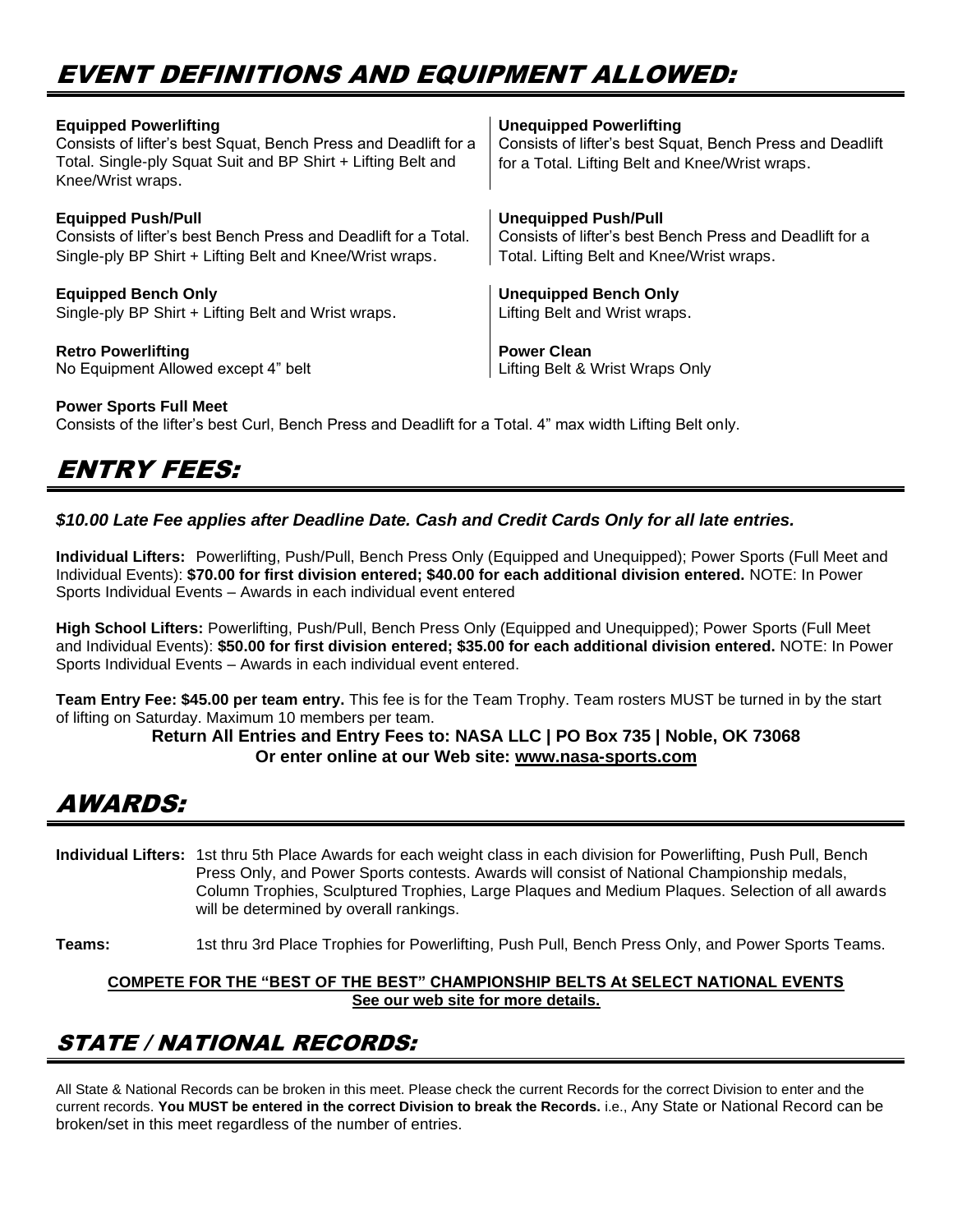\*\*\* \*\*\* Official NASA Entry Form \*\*\* \*\*\*

| 2022 Indiana Regional Powerlifting<br>September 24th, 2022<br>Return Entries to:   PO Box 735   Noble, Ok 73068<br>$\rightarrow$ IMPORTANT: Late Fee of \$10.00 begins September 19th, 2022 $\leftarrow$                                                                                                                                                                                                                                                                                                                                                                                                                                                                                                                                                                                                                                                                                                                                                                                                                                                                                                                                                                                                                                                                                                                                                                                                                                                                              |                                                 |                                          |                                                                   |                                          |  |  |  |
|---------------------------------------------------------------------------------------------------------------------------------------------------------------------------------------------------------------------------------------------------------------------------------------------------------------------------------------------------------------------------------------------------------------------------------------------------------------------------------------------------------------------------------------------------------------------------------------------------------------------------------------------------------------------------------------------------------------------------------------------------------------------------------------------------------------------------------------------------------------------------------------------------------------------------------------------------------------------------------------------------------------------------------------------------------------------------------------------------------------------------------------------------------------------------------------------------------------------------------------------------------------------------------------------------------------------------------------------------------------------------------------------------------------------------------------------------------------------------------------|-------------------------------------------------|------------------------------------------|-------------------------------------------------------------------|------------------------------------------|--|--|--|
|                                                                                                                                                                                                                                                                                                                                                                                                                                                                                                                                                                                                                                                                                                                                                                                                                                                                                                                                                                                                                                                                                                                                                                                                                                                                                                                                                                                                                                                                                       |                                                 |                                          |                                                                   |                                          |  |  |  |
| <b>Address</b>                                                                                                                                                                                                                                                                                                                                                                                                                                                                                                                                                                                                                                                                                                                                                                                                                                                                                                                                                                                                                                                                                                                                                                                                                                                                                                                                                                                                                                                                        | <b>City</b>                                     |                                          | <b>State</b>                                                      | Zip                                      |  |  |  |
| <b>E-mail Address</b>                                                                                                                                                                                                                                                                                                                                                                                                                                                                                                                                                                                                                                                                                                                                                                                                                                                                                                                                                                                                                                                                                                                                                                                                                                                                                                                                                                                                                                                                 | <b>Phone</b>                                    |                                          |                                                                   |                                          |  |  |  |
|                                                                                                                                                                                                                                                                                                                                                                                                                                                                                                                                                                                                                                                                                                                                                                                                                                                                                                                                                                                                                                                                                                                                                                                                                                                                                                                                                                                                                                                                                       |                                                 |                                          | Division(s)/Events Entered (i.e. Juniors, Masters-1, Open, etc.): |                                          |  |  |  |
| <b>Events Entered:</b>                                                                                                                                                                                                                                                                                                                                                                                                                                                                                                                                                                                                                                                                                                                                                                                                                                                                                                                                                                                                                                                                                                                                                                                                                                                                                                                                                                                                                                                                | <b>1st Division/Event</b><br>\$70 (\$50 for HS) | 2nd Division/Event<br>\$40 (\$35 for HS) | 3rd<br><b>Division/Event</b><br>\$40 (\$35 for HS)                | 4th Division/Event<br>\$40 (\$35 for HS) |  |  |  |
| <b>Equipped Powerlifting - Full Meet</b>                                                                                                                                                                                                                                                                                                                                                                                                                                                                                                                                                                                                                                                                                                                                                                                                                                                                                                                                                                                                                                                                                                                                                                                                                                                                                                                                                                                                                                              |                                                 |                                          |                                                                   |                                          |  |  |  |
| Unequipped Powerlifting - Full Meet                                                                                                                                                                                                                                                                                                                                                                                                                                                                                                                                                                                                                                                                                                                                                                                                                                                                                                                                                                                                                                                                                                                                                                                                                                                                                                                                                                                                                                                   |                                                 |                                          |                                                                   |                                          |  |  |  |
| <b>Equipped Push Pull</b>                                                                                                                                                                                                                                                                                                                                                                                                                                                                                                                                                                                                                                                                                                                                                                                                                                                                                                                                                                                                                                                                                                                                                                                                                                                                                                                                                                                                                                                             |                                                 |                                          |                                                                   |                                          |  |  |  |
| Unequipped Push Pull                                                                                                                                                                                                                                                                                                                                                                                                                                                                                                                                                                                                                                                                                                                                                                                                                                                                                                                                                                                                                                                                                                                                                                                                                                                                                                                                                                                                                                                                  |                                                 |                                          |                                                                   |                                          |  |  |  |
| <b>Equipped Bench Only</b>                                                                                                                                                                                                                                                                                                                                                                                                                                                                                                                                                                                                                                                                                                                                                                                                                                                                                                                                                                                                                                                                                                                                                                                                                                                                                                                                                                                                                                                            |                                                 |                                          |                                                                   |                                          |  |  |  |
| Unequipped Bench Only                                                                                                                                                                                                                                                                                                                                                                                                                                                                                                                                                                                                                                                                                                                                                                                                                                                                                                                                                                                                                                                                                                                                                                                                                                                                                                                                                                                                                                                                 |                                                 |                                          |                                                                   |                                          |  |  |  |
| Power Sports - Full Meet Curl, BP, DL                                                                                                                                                                                                                                                                                                                                                                                                                                                                                                                                                                                                                                                                                                                                                                                                                                                                                                                                                                                                                                                                                                                                                                                                                                                                                                                                                                                                                                                 |                                                 |                                          |                                                                   |                                          |  |  |  |
| Power Sports Strict Curl Only                                                                                                                                                                                                                                                                                                                                                                                                                                                                                                                                                                                                                                                                                                                                                                                                                                                                                                                                                                                                                                                                                                                                                                                                                                                                                                                                                                                                                                                         |                                                 |                                          |                                                                   |                                          |  |  |  |
| Power Sports Bench Press Only                                                                                                                                                                                                                                                                                                                                                                                                                                                                                                                                                                                                                                                                                                                                                                                                                                                                                                                                                                                                                                                                                                                                                                                                                                                                                                                                                                                                                                                         |                                                 |                                          |                                                                   |                                          |  |  |  |
| Power Sports Deadlift Only                                                                                                                                                                                                                                                                                                                                                                                                                                                                                                                                                                                                                                                                                                                                                                                                                                                                                                                                                                                                                                                                                                                                                                                                                                                                                                                                                                                                                                                            |                                                 |                                          |                                                                   |                                          |  |  |  |
| Power Clean Only                                                                                                                                                                                                                                                                                                                                                                                                                                                                                                                                                                                                                                                                                                                                                                                                                                                                                                                                                                                                                                                                                                                                                                                                                                                                                                                                                                                                                                                                      |                                                 |                                          |                                                                   |                                          |  |  |  |
| <b>Retro Powerlifting</b>                                                                                                                                                                                                                                                                                                                                                                                                                                                                                                                                                                                                                                                                                                                                                                                                                                                                                                                                                                                                                                                                                                                                                                                                                                                                                                                                                                                                                                                             |                                                 |                                          |                                                                   |                                          |  |  |  |
| Total number of Divisions Entered:<br><b>Total Amount Enclosed</b><br>Check No.<br>Incl. Late Fee if applicable                                                                                                                                                                                                                                                                                                                                                                                                                                                                                                                                                                                                                                                                                                                                                                                                                                                                                                                                                                                                                                                                                                                                                                                                                                                                                                                                                                       |                                                 |                                          |                                                                   |                                          |  |  |  |
| I Realize This Competition is an Anabolic Steroid Free Meet and that I MAY be Tested by Urinalysis                                                                                                                                                                                                                                                                                                                                                                                                                                                                                                                                                                                                                                                                                                                                                                                                                                                                                                                                                                                                                                                                                                                                                                                                                                                                                                                                                                                    |                                                 |                                          |                                                                   |                                          |  |  |  |
| In consideration of your acceptance of this entry, I hereby waive, for myself, my heirs and assigns, any and all claims for injury or<br>damages which I may incur by virtue of my competing in this contest as against, Workhorse Gym, Ron Nichols, Workhorse Gym, Rich<br>Peters, Tad Peters, NASA Powerlifting, NASA, all facilities used and any of their agents and employees. I also realize that the sport of<br>Powerlifting is a high risk sport and that I could be injured. I also realize the Corid 19 Virus is an act of God and I hold harmless the<br>directors of this event and realize this virus exists everywhere. I certify that I am in good physical health and have no serious health<br>problems and that I assume full responsibility for such conditions. I realize that I am fully responsible for my well-being and safety in the<br>warm-up room, on the lifting platform and while I am lifting at this event. I certify, by my signature, that I have read this waiver and fully<br>understand and accept its terms. I agree to the testing methods adopted by NASA, Coefficient System and/or Urine Testing. I agree<br>that if I test positive for anabolic steroids my name can be made public. I also agree to abide by the NASA Rules of Conduct and<br>Sportsmanship. I do hereby verify my acceptance by my signature below.<br>Do Not Sign This Waiver Before Reading It Fully and Carefully. If you do not accept its terms, DO NOT sign it. |                                                 |                                          |                                                                   |                                          |  |  |  |
| <b>Athlete's Signature</b><br>Date                                                                                                                                                                                                                                                                                                                                                                                                                                                                                                                                                                                                                                                                                                                                                                                                                                                                                                                                                                                                                                                                                                                                                                                                                                                                                                                                                                                                                                                    |                                                 |                                          |                                                                   |                                          |  |  |  |
| Parent's Signature if Athlete is under 18 years of age                                                                                                                                                                                                                                                                                                                                                                                                                                                                                                                                                                                                                                                                                                                                                                                                                                                                                                                                                                                                                                                                                                                                                                                                                                                                                                                                                                                                                                |                                                 |                                          |                                                                   |                                          |  |  |  |
| Return Entries to: NASA, PO Box 735. Noble, OK. 73068                                                                                                                                                                                                                                                                                                                                                                                                                                                                                                                                                                                                                                                                                                                                                                                                                                                                                                                                                                                                                                                                                                                                                                                                                                                                                                                                                                                                                                 |                                                 |                                          |                                                                   |                                          |  |  |  |
| workhorsegym@gmail.com                                                                                                                                                                                                                                                                                                                                                                                                                                                                                                                                                                                                                                                                                                                                                                                                                                                                                                                                                                                                                                                                                                                                                                                                                                                                                                                                                                                                                                                                |                                                 |                                          |                                                                   |                                          |  |  |  |